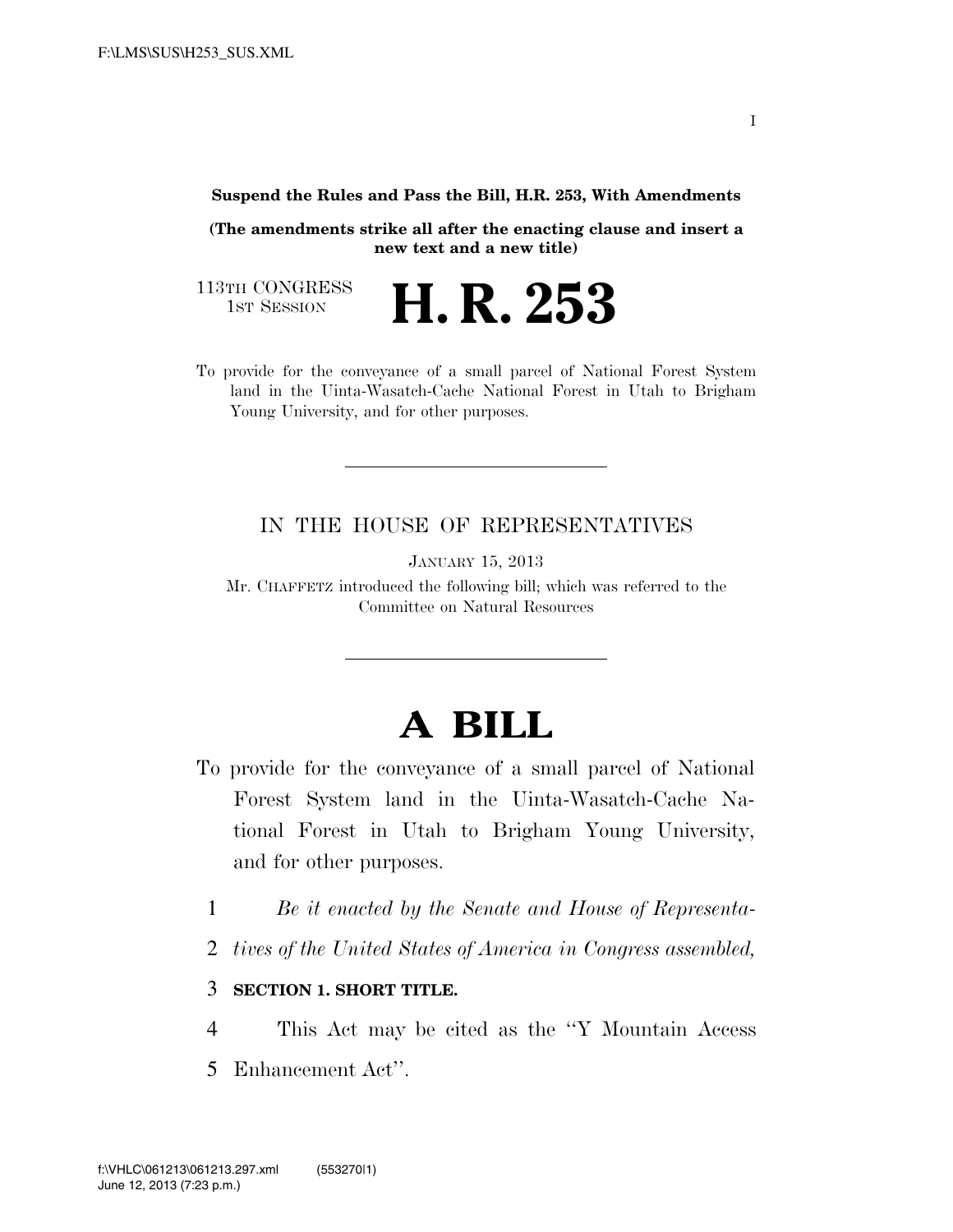$\mathfrak{D}$ 

## **SEC. 2. LAND CONVEYANCE, UINTA-WASATCH-CACHE NA-TIONAL FOREST, UTAH.**

 (a) CONVEYANCE REQUIRED.—On the request of Brigham Young University submitted to the Secretary of Agriculture not later than one year after the date of the enactment of this Act, the Secretary shall convey, not later than one year after receiving the request, to Brigham Young University all right, title, and interest of the United States in and to the approximately 80-acres of National Forest System land in the Uinta-Wasatch-Cache National Forest in the State of Utah generally depicted as ''Pro- posed Conveyance Parcel'' on the map titled '' 'Y' Moun- tain Access Enhancement Act'' and dated June 6, 2013. The conveyance shall be subject to valid existing rights and shall be made by quitclaim deed.

(b) CONSIDERATION.—

 (1) CONSIDERATION REQUIRED.—As consider- ation for the land conveyed under subsection (a), Brigham Young University shall pay to the Sec- retary an amount equal to the fair market value of the land, as determined by an appraisal approved by the Secretary and conducted in conformity with the Uniform Appraisal Standards for Federal Land Ac- quisitions and section 206 of the Federal Land Pol-icy and Management Act of 1976 (43 U.S.C. 1716).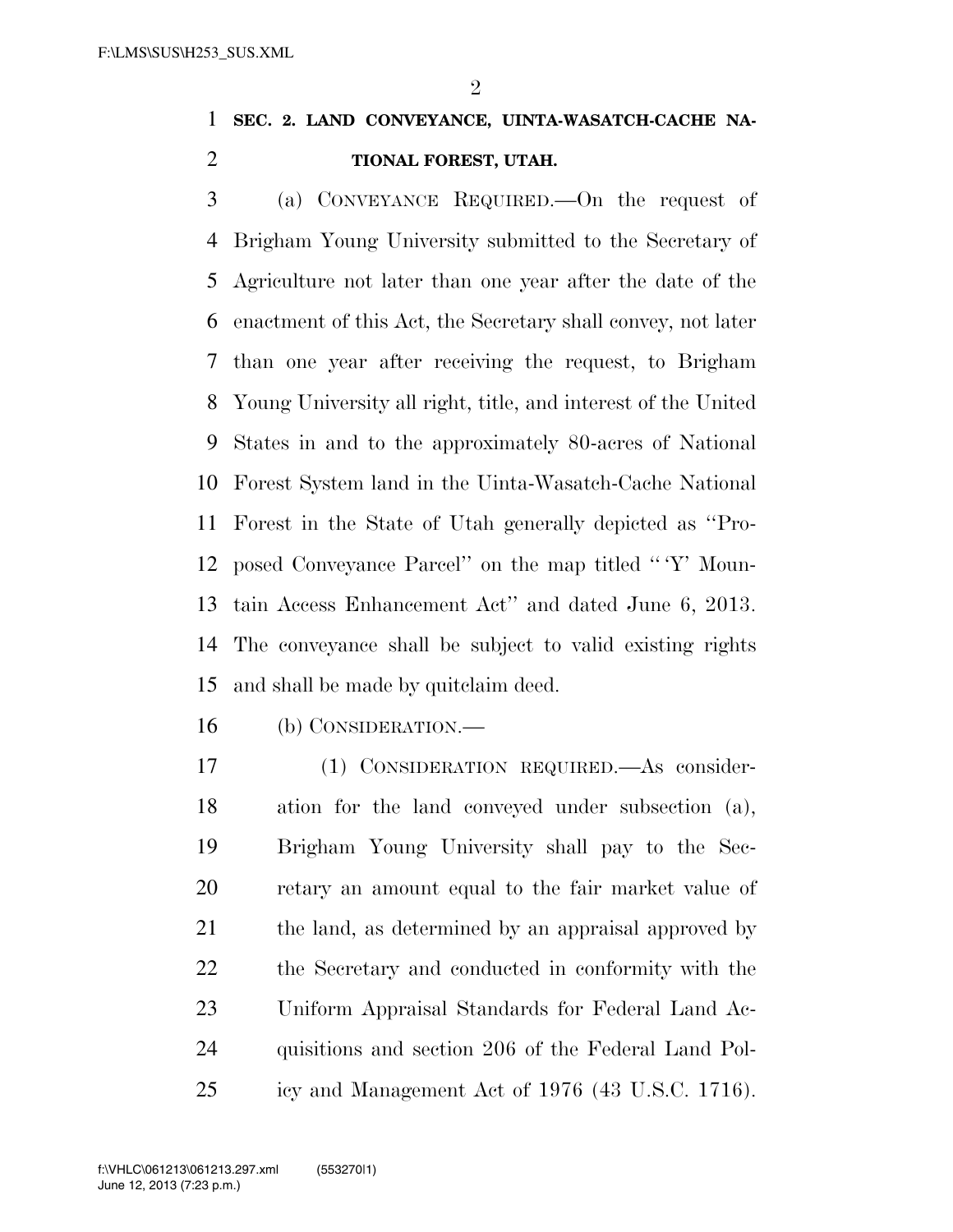(2) DEPOSIT.—The consideration received by the Secretary under paragraph (1) shall be deposited in the general fund of the Treasury to reduce the Federal deficit.

 (c) GUARANTEED PUBLIC ACCESS TO Y MOUNTAIN TRAIL.—After the conveyance under subsection (a), Brigham Young University represents that it will—

 (1) continue to allow the same reasonable public access to the trailhead and portion of the Y Moun- tain Trail already owned by Brigham Young Univer- sity as of the date of the enactment of this Act that Brigham Young University has historically allowed; and

 (2) allow that same reasonable public access to the portion of the Y Mountain Trail and the ''Y'' symbol located on the land described in subsection (a).

 (d) SURVEY AND ADMINISTRATIVE COSTS.—The exact acreage and legal description of the land to be con- veyed under subsection (a) shall be determined by a survey satisfactory to the Secretary. Brigham Young University shall pay the reasonable costs of survey, appraisal, and any administrative analyses required by law.

Amend the title so as to read: ''A bill to provide for the conveyance of approximately 80 acres of National Forest System land in the Uinta-Wasatch-Cache National